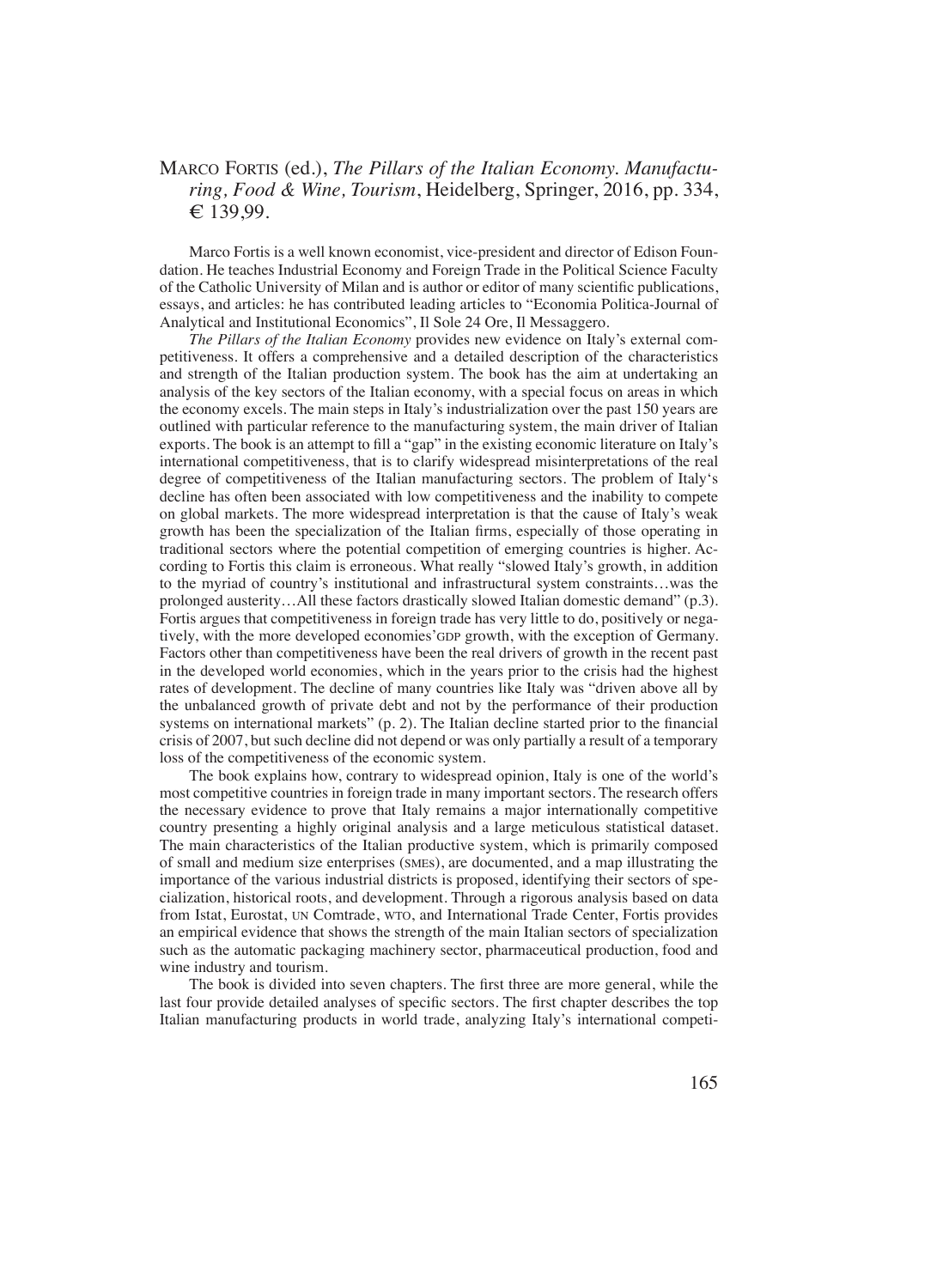tiveness and introducing a new analytical tool, the Fortis–Corradini Index (fci), named after the authors who developed it on behalf of the Edison Foundation. This index was fully explained and presented in a previous book published by Springer in 2015 (*Italy's Top Products in World Trade, The Fortis Corradini Index*, Springer). Compared with the Trade Performance Index, compiled and updated annually by UNCTAD/WTO's International Trade Centre, the fci provides greater sectorial detail. It refers to 5,117 products identified according to the sixdigit hs 1996 international classification available on the un Comtrade database. The fci shows that Italy is one of the most competitive countries in the world and it holds important leadership positions in international trade. As a matter of facts, in 2012 Italy ranked first, second or third in the trade balance of 932 products. Moreover, there were more than 1,200 Italian products that had a trade surplus greater than the same German product (assuming Germany as international performance benchmark). Only China performed better than Italy. The chapter concludes with a statistical appendix describing the different positions (first, second and third) obtained by Italy in terms of trade surplus, as well as in the many products where the Italian trade surplus was greater than the German surplus.

The second chapter describes the importance, both national and international, of Italian Industrial Districts and presents a "map" of the main "Made in Italy" district specializations. It outlines the fundamental role of the industrial district model for the Italian industry in terms of employment, added value, exports, and foreign trade balance. This chapter provides an in-depth analysis "of the links between Italian Industrial Districts and production specializations. The main classifications of an Industrial District proposed by various Italian sources (Istat, Mediobanca-Unioncamere, Fondazione Edison, Banca d'Italia) are listed" (p. vi).

An initial section of chapter 3 describes the main phases of the Italian industrialization process from the unification to the present. The dominant production specializations from wwii onward is analyzed. "The Fondazione Edison has coined the term 4Fs (Fashion and cosmetics; Furniture and ceramic tiles; Fabricated metal products, machinery and transport equipment; Food and wine) to describe the main sectors of "Made in Italy" specializations" (p.6). In particular an overview of the mechanical engineering sector is provided. The chapter shows the sector's impressive growth, and how over the past 20 years it has gained increasing shares of both domestic and foreign markets becoming the leading motor of the 4Fs. "The mechanical engineering sector, in terms of machines and mechanical equipment (excluding metal products), has an export quota which is almost double that of fashion. Italy ranks second in both electric and non-electric mechanical engineering products, according to the UNCTAD/WTO Trade Performance Index for international competitiveness". This chapter stresses Italy's ability to maintain its world export quotas in manufacturing notwithstanding the rise of China over the last years. This has been possible, in part, due to the shift in production specializations. The chapter also proves that Italy is not at all in "decline" when it comes to international trade. However, the production system must be strengthened "possibly through an aggregation process of pooling smaller-sized Italian companies and encouraging greater growth among medium-large and large companies, englobed by the term *quarto capitalismo* (fourth capitalism)" (p.vii)

The last four chapters provide a thorough assessment of the sectors increasingly pertinent to the Italian economy like mechanical engineering, more specifically wrapping and packaging machinery, pharmaceuticals, food and wine and tourism. Chapter 5 analyzes a sector which in more recent years has re-acquired a significant role in the Italian economy, owing also to the investments from foreign multinationals attracted by its production sites, research centers, qualified personnel. "The chapter describes the relevant size of the pharmaceutical sector, focusing on those regions where the pharmaceutical industry is